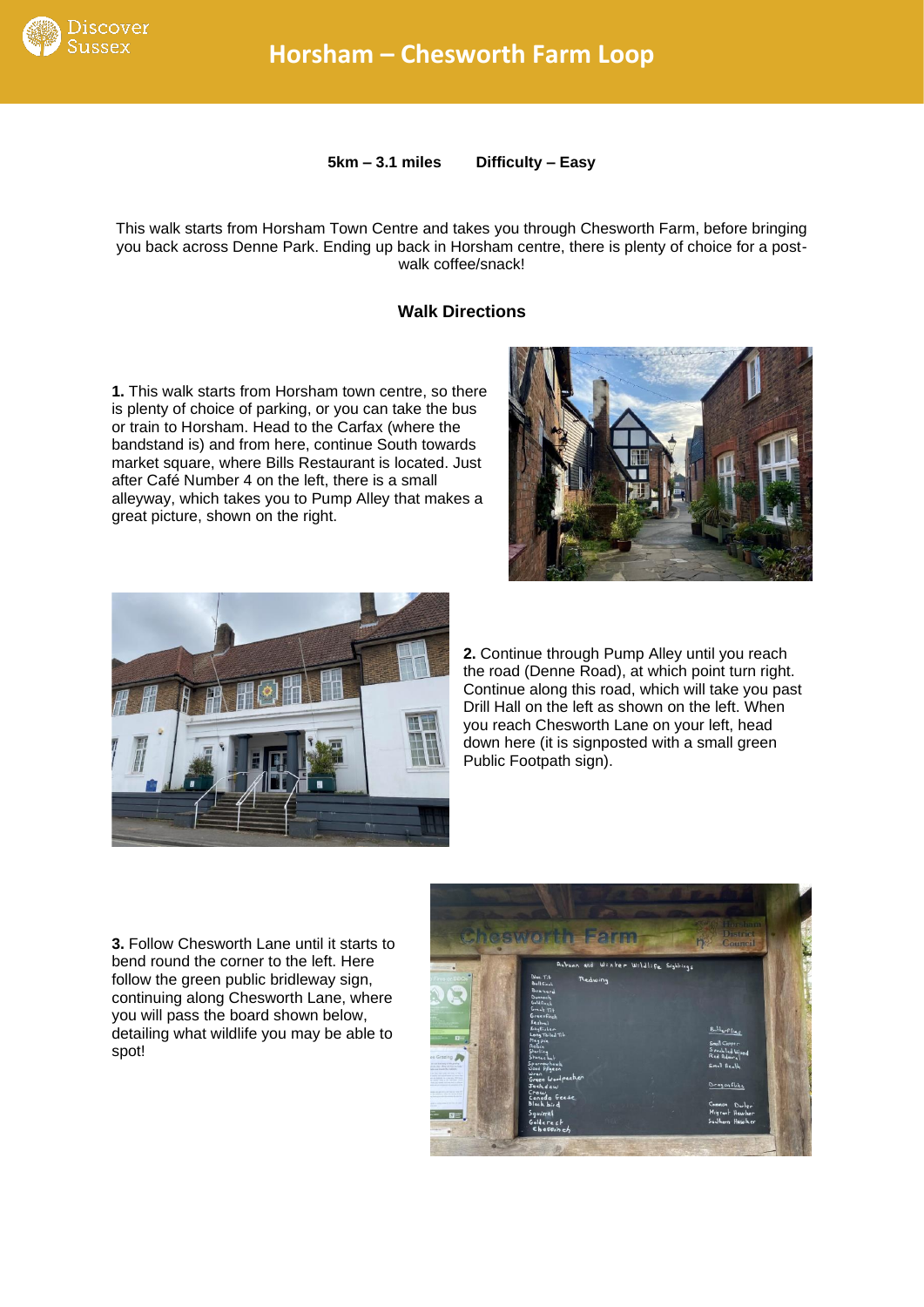



**4.** Continue along the path, keeping to the left where the path slightly forks, following the yellow sign as shown here.

**5.** Once you reach the car park, take the path to the right and then follow the green Riverside Walk sign. Once you reach the building with the green doors, take the path to the left leading past the building.





**6.** The path then leads off into multiple directions. At the first signpost, take a right and then shortly afterwards, take another right at the next signpost, so that you are heading over a wide bridge.

**7.** After crossing over the bridge, continue up the path as it heads slightly uphill. Continue on this path for a while, ignoring a gate and path leading off to the right. At the second obvious opportunity to turn right, take this path which is a slight 'dog-leg'. Follow this path through the trees, passing through the gate at the end.